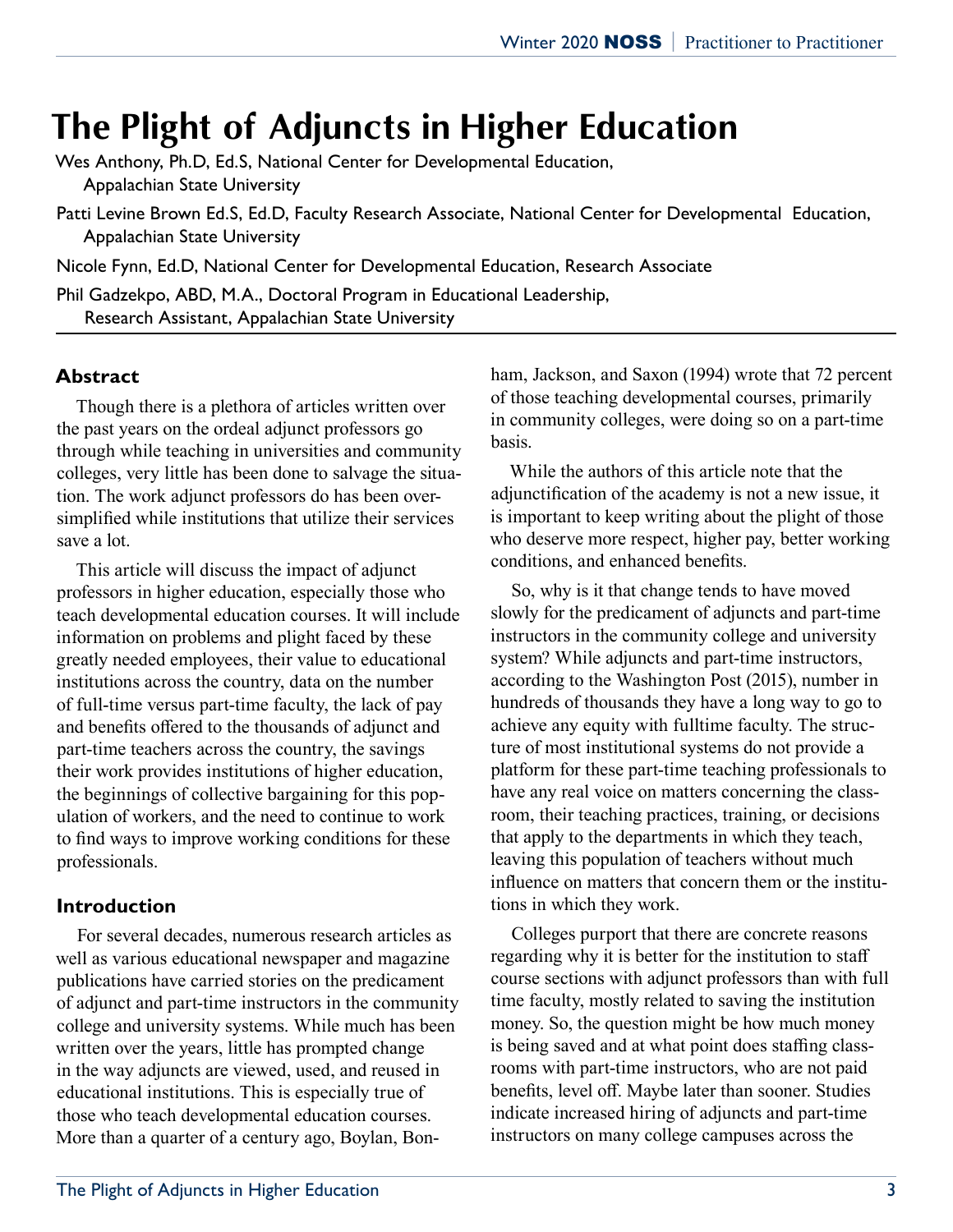nation is now equal to, and in some cases outnumber, fulltime faculty. TIAA-CREF (2015) reports that fifty percent of today's higher education academic workforce are employed part time on a non-tenure track as adjuncts. In addition, data from the Delta Cost Project at American Institutes for Research (AIR) shows that between 1990 and 2012, the increase in parttime faculty and instructors nearly tripled that of the increase of full-time faculty (AIR, 2013). To explain the heavy reliance on part-time faculty, the Delta Cost Project (2013), indicated that between 1990 and 2012, part-time facuty employment increased 121 percent. During that time, full-time faculty employments rates only increased by 41 percent. Considering private 4-year institutions, community colleges, and public 4-year institutions, adjunct positions in the public 4-year sector increased the most.

## **State and System Mandates**

Certainly, many states have enacted legislative and system mandates to help students to move through the developmental education course sequence and the pathway to graduation quicker than ever before. Unfortunately, while this immediately meant more course sections were available for adjuncts to fill, which in turn meant they made more money, at this same point in time the federal government legislated that the number of hours a part-time employee could work be cut. This caused many qualified adjuncts to flee higher education for K-12 classrooms and other employment. This hiatus, which involved many adjuncts, caused the number of trained, former K-12 faculty who had entered higher education over the last 20 years as adjuncts to be greatly reduced.

According to Gardener (2017), the immediate effects of the repeal of The Affordable Care Act will affect adjuncts in particular. Many of these professors could not afford healthcare prior to the signing of this act, and now will return to this perilous state. Gardener asserts that the soaring costs forced families to go without insurance for about a year before the Affordable Care Act came along. This is quite true as many adjuncts go with less than needed or no healthcare.

A further effect for the institution is savings on retirement and healthcare benefits, as many adjuncts do not receive these as part of their employment package. An unmeasured effect is what this costs the students at the institution. While all of this may be true, an article in Inside Higher Ed poses an interesting question. Where does the saving go? It is apparently not going on investing in more tenure-track faculty. According to the article written by Scott Jaschik, the money saved is ending up in other places including maintenance, administrative and student-services staff. Most of this spending is in recruiting, admissions, counseling, student organizations and athletics (Jaschik, 2017).

Likely, most in Higher Education recognize the value that adjunct professors provide. They are one of the most motivated groups of educators on campus, and most of these motivated adjuncts end up on community college campuses where they are an important part of the educational landscape (Stenerson, Blanchard, Fassiotto, Hernandez, and Muth, 2010). These instructors enter college teaching with broad ideas about changing the ideology of men and the world at the same time. This is a broad pursuit and one that many give up on after their first year or so in higher education. And while critics contend that adjuncts may reduce the educational quality in the classroom because they usually have less teaching experience than full-time professors, Bettinger and Long (2010), state that those adjuncts, who specialize in teaching or are currently employed, could actually enhance the learning experiences for students.

## **Less Pay than Other Faculty**

According to the 2012-2013 annual report on the Economic Status of the Profession published by the American Association of University Professors', the average salary of professors ranges between \$60,000 and \$100,000 a year as opposed to adjunct faculty who are paid an average of \$2,700 per course (AAUP, 2013). So, when faced with paying a salary plus benefits versus a costs per course and no benefits, colleges are electing to have courses taught by adjuncts versus someone who is tenured or on a tenure track. This is not always a bad choice, as adjuncts are dedicated to the success of their students, but this should be rewarded with some form of merit pay or written assurances of future courses. Unfortunately, many adjuncts are forced to live the life of the gypsy academic, moving from campus to campus to teach whatever scraps are left on the college course schedule that higher-paid full-time faculty are not teaching. Hechinger (1982) described gypsy scholars as recent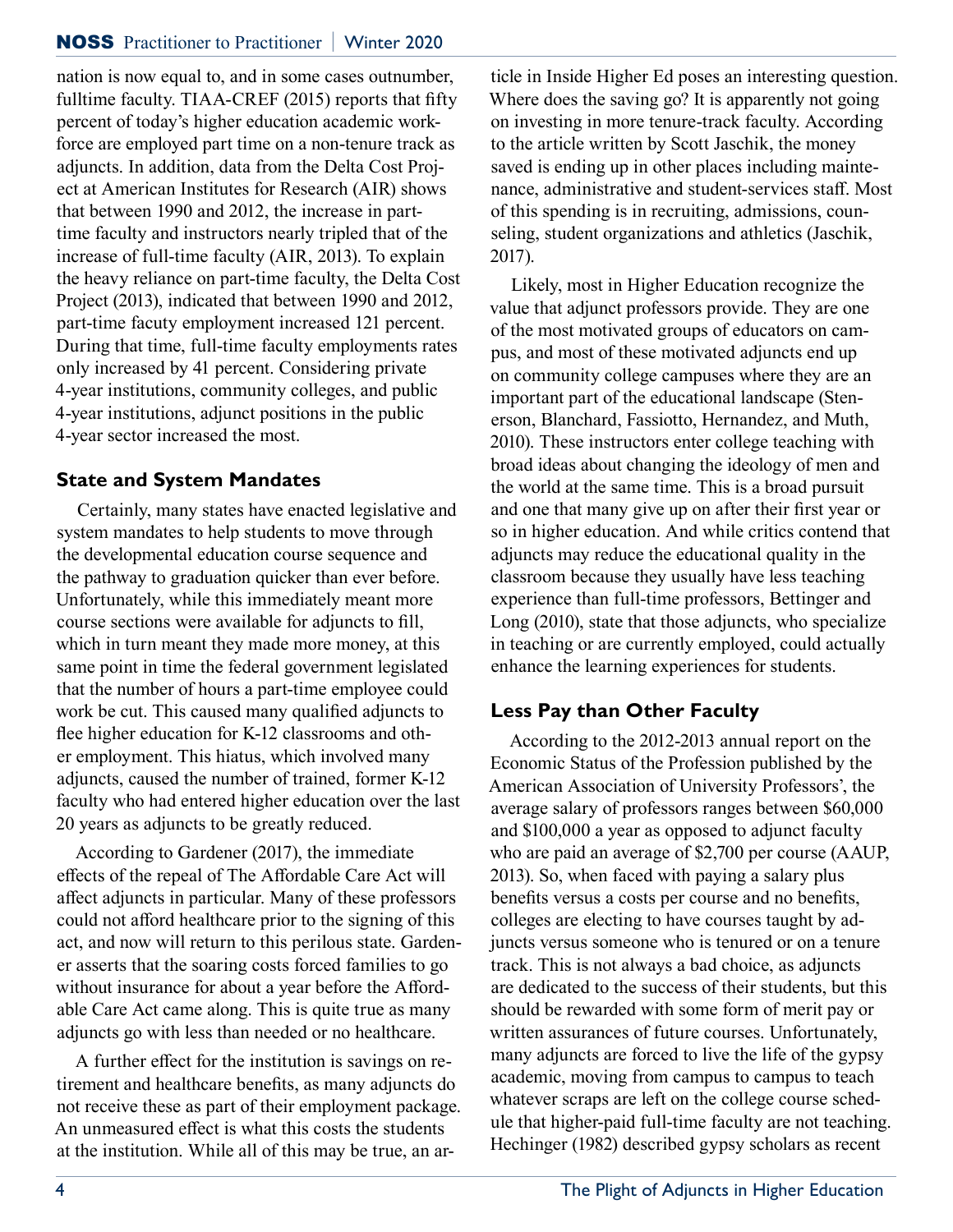graduates in the humanities and social sciences who wander from job to job and campus to campus with little prospect of a stable long-term career.

However, a more pressing concern is how many adjuncts and part-time faculty members live at or near the poverty level. Data from the American Community Survey, published in The Atlantic, states that 31 percent of part-time faculty are actually living near or below the poverty line, and that one in four families of part-time faculty are receiving benefits from at least one public assistance program such as Medicaid and food stamps (Fredrickson, 2015). This is a simple fact of the fiscal reality that today's educators must deal with, but on the whole the educating of the next generation of Americans must be our overall goal.

Full-time faculty, especially those who serve as Discipline Chairs and in other adjunct supervisory roles, must promote Professional Development opportunities that involve adjunct faculty. This serves as an opportunity to help "bridge the gap" in helping this devoted group of contingent faculty to develop classroom management skills that they may not have gained in obtaining their Masters or Ph.D.'s in their discipline. News Forums (2014) asserts that existing research suggests both intrinsic and extrinsic factors contribute to motivation to participate in professional development. 78.8% were intrinsically motivated to engage in professional development. This includes the desire for professional growth and the opportunity to improve teaching effectiveness. If we, today's professorate, do not partake in these sorts of activities, future generations will lack institutional memory regarding the hard campus choices that were made in the generations preceding them.

As far as one's thinking on higher education, this can certainly be viewed in several ways. Douglas-Gabriel (2019) contends that hundreds of thousands of adjunct instructors teach at colleges and universities, representing two-fifths of all faculty. If this group were trained properly by their institutions, rather than gaining this perspective through trial and error in the classroom, then this could clearly make for a more effective educator, both inside and outside of the classroom. The best way to achieve this is by offering campus educational programs and professional development training to support the evolution of the young educators on a given campus.

#### **Differences in Faculty**

This is a double-edged sword of a sort. Since many younger faculty (both tenured and adjunct) have not been trained in using Promising Practices in the college classroom, they enter at a skill deficit. News Forums (2014) contends that asynchronous development opportunities that can be accessed on demand and that adjunct faculty can return to for reference are preferable. In many cases, this is even more evident in the case of the adjunct professor. While they have a set knowledge base in their academic discipline, they have not been trained in basic classroom procedures. Notably, many adjuncts are simply given a textbook and a syllabus and are then asked to teach course sections in classes they have never taught. This is of course a worst-case scenario, but one that is repeated at the beginning of every semester on college campuses around the United States.

The trend to insert adjunct instructors into teaching roles is not a new fad. Edwards (2015) asserts that in 1975, 30% of higher education faculty were non-contingent. This number rose to 51% by 2011. While adjunct professors may be some of the brightest minds on campus in some cases, many are forced to eke out an existence working at several institutions to be able to afford to live. In many cases, adjuncts are never able to retire and many live on or near the poverty line while balancing the constraints of professional and family life. 31% of adjuncts live at or near the poverty line (Kirschstein, 2015).

Kirschstein (2015) states that community colleges have the largest percentage of adjuncts teaching college courses. 65% of their faculty are part-time. Conversely, universities who are identified as research universities by The Carnegie Foundation have the smallest percentage, 32%. A major factor in this discrepancy is that research universities also use a percentage of Teaching Assistants and Research Assistants to lead some course sections.

Adjunct professors are an integral part of the community in many community colleges. Without these professional educators covering a majority of the college's courses, there would be no way for the community college to provide services to all the students that apply to open-admission institutions. Adjunct professors make it possible to fill all the college's course sections. Yakoboski (2014) asserts that a range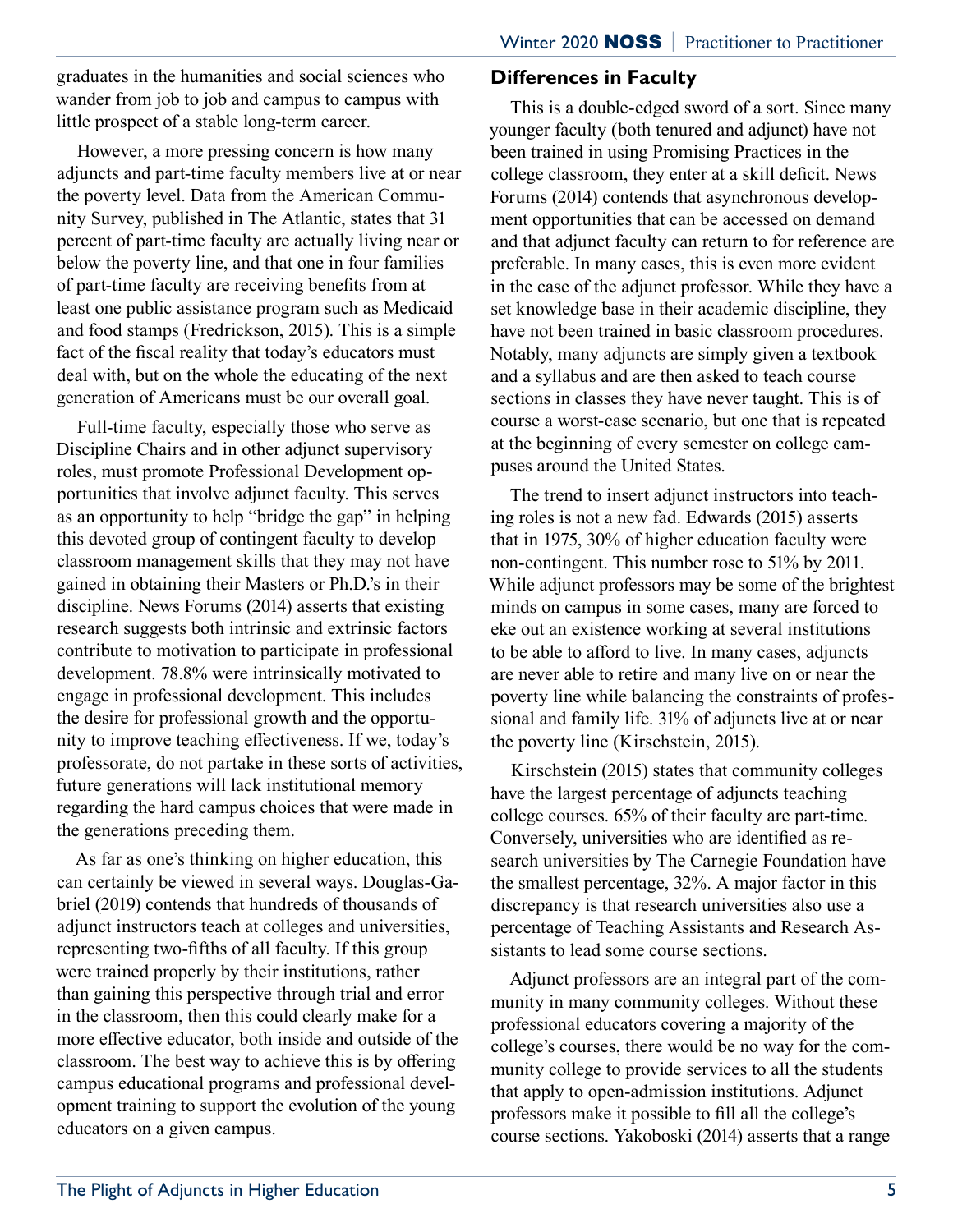#### NOSS Practitioner to Practitioner **|** Winter 2020

of individuals fill adjunct faculty positions. At one end of the spectrum are faculty who bring expertise from nonacademic sectors into the classroom. These are sometimes referred to as "professors of practice". At the spectrum's other end are academics employed part-time. These faculty are often used for remedial, introductory, and lower-level courses. They may be responsible for teaching a single course or multiple courses at a given time.

Smith (2016) reports that, "Student success initiatives tend to work better on campuses where faculty members are engaged." If students have an adjunct professor, however, outcomes of success may be lower than anticipated (Ran & Xu, 2018; Schaffhauser, 2018). Low pay, lack of connectedness, and having to balance multiple positions to make ends meet are just some of the issues that can influence educational outcomes for both the organization and student (Bickerstaff & Chavarin, 2018). Additionally, precariousness of the job, intense workloads, and other inadequate support can lead to stress in non-tenured staff such as adjuncts (Reevyi & Deason, 2014). While adjuncts serve an important purpose in higher education, they are not typically set up for success (Kezar & Maxey, 2016). Therefore, if a university or college is to carry out its mission effectively, attention and time must be given to provide support structures for adjuncts.

### **Other Contributing Factors**

Not only do adjuncts cost less per course fiscally, but they also do not receive healthcare or retirement benefits from the college or system and this translates into a savings of millions of dollars when counted across several academic years. Moreover, while colleges and universities claim to garner significant savings by employing adjuncts, the Delta Cost Project reported that hiring adjuncts, overall, had not resulted in a large amount of savings (AIR, 2013).

Another factor is that since 75.5% of instructors are off the tenure track, they will have no access to tenure. This represents a sample of 1.3 million instructors out of 1.8 total, according to the United Department of Education (2009). TIAA-CREF (2015) contends that only 19% of academics who serve as adjunct faculty are very confident they will have enough money to live comfortably in retirement. Yet, another key factor in hiring adjuncts is that it provides educational institutions more staffing flexibility because tenured

faculty are protected from being fired except for cause. Adjuncts have no protection and colleges and universities can choose not to renew the contract of an adjunct professor. Some institutions even go so far as to limit the number of course contact hours adjuncts are allowed to teach, even if this number is lower than that allowed by the State Higher Education Commission or other legislative mandates.

Another aspect to consider is that faculty of color are relegated to contingent positions. "Only 10.4 percent of all faculty positions are held by underrepresented racial and ethnic groups, and of these, 7.6 percent — or 73 percent of the total minority faculty population — are contingent positions," (American Federation of Teachers, 2010). This brings to issue the problem of students, especially first-generation college students, not having faces that look similar to theirs looking back at them from the front of college classrooms. This makes it hard for these students to find role models and mentors who come from similar backgrounds and who have similar experiences. Garrett (2018) contends that bridging the gap in becoming a college student can be one of the biggest hurdles a student of color or First-Generation college student must overcome during their first year on a four-year college campus. This is due to a lack of role models who have similar background stories as the student.

Bailey, Jeong, and Cho (2010) state that one in three students who place into developmental education will never complete the developmental education course sequence. These students will also never attempt a college-level course. This is an indirect effect of the surplus of adjunct instructors teaching both developmental education and college-level courses. A lack of training of these contingent faculty is at the root of this issue. Educational institutions must provide proper training for adjunct and new faculty, as well.

#### **Reconceptualizing Adjunct Engagement**

While adjuncts and organizations have roles to play in the way of increasing morale, several research studies discuss ways the organization can shift to result in more positive work environments for adjunct faculty. The chief theme among much of the research is increasing organizational socialization. Organizational socialization (Vance, 2018, p. 5) is discussed as an important need for higher education administrators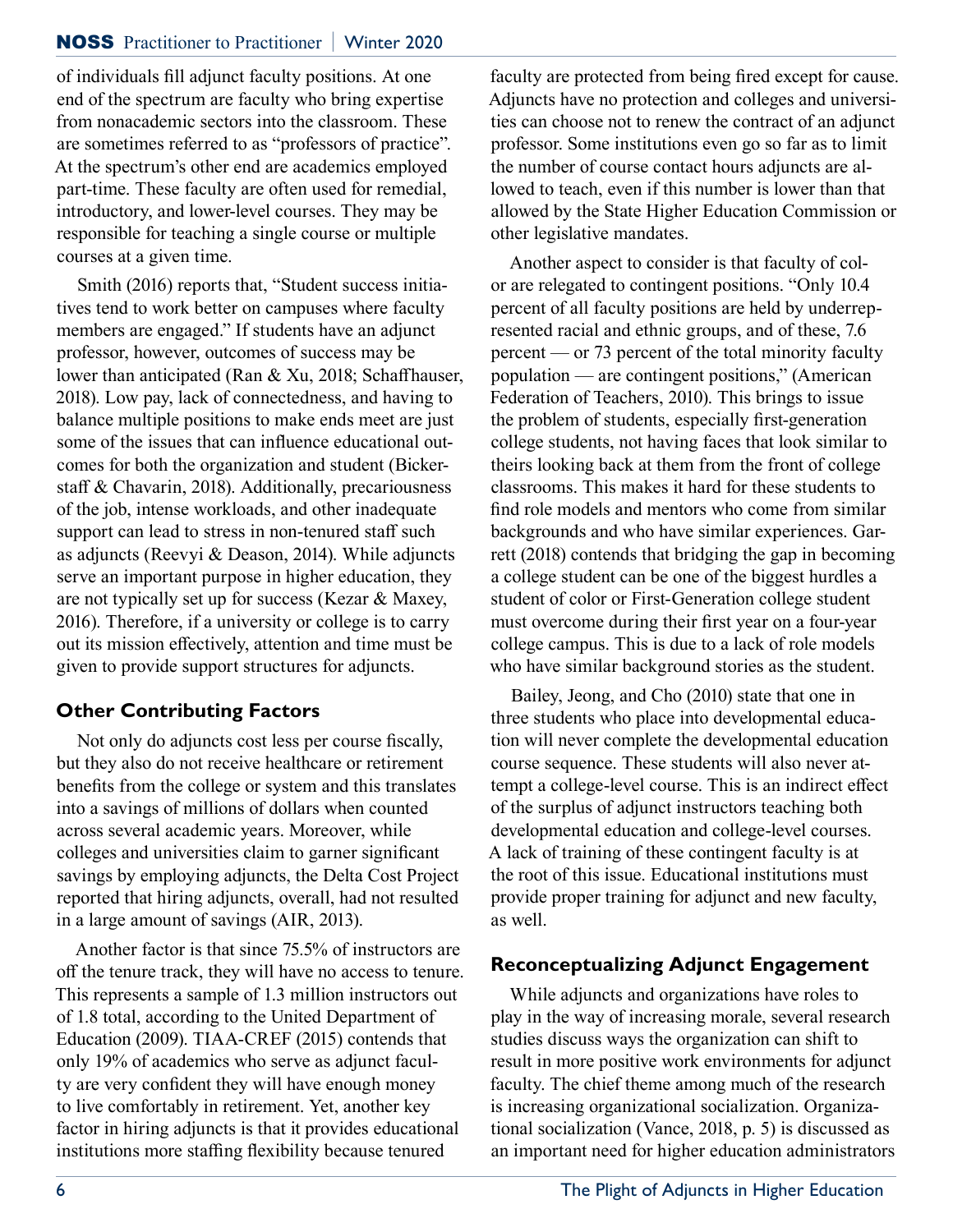to evaluate and assess. By extension, Thirolf (2016) addressed the value of considering both integration and engagement in developing a more "robust and inclusive model" (p. 306) for increasing community social interaction on higher education campuses. More specifically, Vance (2018) examined the limitations and problems of orientation practices and made a case for creating formal and informal orientation activities that address inclusive communication strategies and offering resources for new faculty that will give them opportunities for professional growth. Meixner, Kruck, and Madden's (2010) qualitative study arrived at three themes they saw surface when focusing on adjunct faculty: Receiving outreach, navigating challenges, and developing skills. Receiving outreach had to do with inconsistent communication practices and mentoring strategies. Navigating challenges entailed student engagement, quality of work, and community disconnection. Developing skills involved faculty needs and interests. The trio recommended that more advocacy be done for adjuncts and that programming, such as disseminating digital newsletters about pedagogy and other relevant items of interest to adjuncts be done to achieve more inclusive outcomes.

## **Organizational Change and Perhaps Collective Bargaining**

To take the notion of organizational inclusion strategies further, Linder (2012) noted a need for creating space for adjunct faculty via establishing and sustaining Centers for Teaching and Learning (CTL). The researcher identified six components of deliberate CTL models: programming, physical space, community development, faculty leadership, the organization website, and resource libraries. All of these areas must be considered carefully in CTL models in order to carry out meaningful professional development initiatives that can "strengthen the university mission" (p. 51). Researchers Lapointe, Vandenberghe, and Boudrias (2014) talk about organizational socialization tactics that can assist in newcomer adjustment. They arrived at two possible routes to mediate role clarity, trust and improve relationships. One avenue is to decrease uncertainty of work and the other is to enhance relationships among faculty, coworkers, and supervisors. By extension, Kezar and Maxey (2016) expressed their support by valuing increased collaboration among all faculty while keeping student success at the forefront.

Interestingly, the organizational socialization may also include collective bargaining as a way of improving the plight of adjuncts. Not possible, you say. Think again. A group of adjuncts at the University of Pittsburgh took matters into their own hands and began advocating for higher pay (Korkki, 2018). Andrew Behrendt is just one adjunct who is part of a group striving for unionization. While many adjuncts may advocate for themselves, organizations have a role to play to increase adjunct morale, as well. Adjusting budgeting models, installing mentorship programs, paying adjuncts for professional development time, and creating more predictable work schedules are some ways organizations can establish a more inclusive environment for adjunct faculty (Smith, 2016; Bickerstaff & Chavarin, 2018). Additionally, according to an article in the Washington Post by Danielle Douglas-Gabriel, adjuncts are getting help from Service Employees International Union, United Auto Workers and other unions that have helped them organize in some states, even those labeled right-to-work states.

One such example arose in Florida where seven of Florida's state colleges filed to join the Service Employees International Union. Now, more than half of the state's adjuncts, roughly 9,000 people, are organizing or already represented by a union in a right-to-work state (Douglas-Gabriel, 2019). Additionally, Douglas-Gabriel reported that adjuncts at St. Louis Community College recently approved their first union contract, which increased pay per course to \$1,600.

## **Promising Practices**

A provision which should be required of newly hired adjunct and full-time faculty is that they attend professional development training specifically designed to help them with the transition to classroom management. These would help adjunct instructors, especially in developmental education, to be prepared to deal with students who are not only entering college with a skills deficit, as defined by their placement, but also help these students to learn to be successful during these pivotal skill building courses. Boylan (2009) states "This means that at a time when the costs of participating in postsecondary education are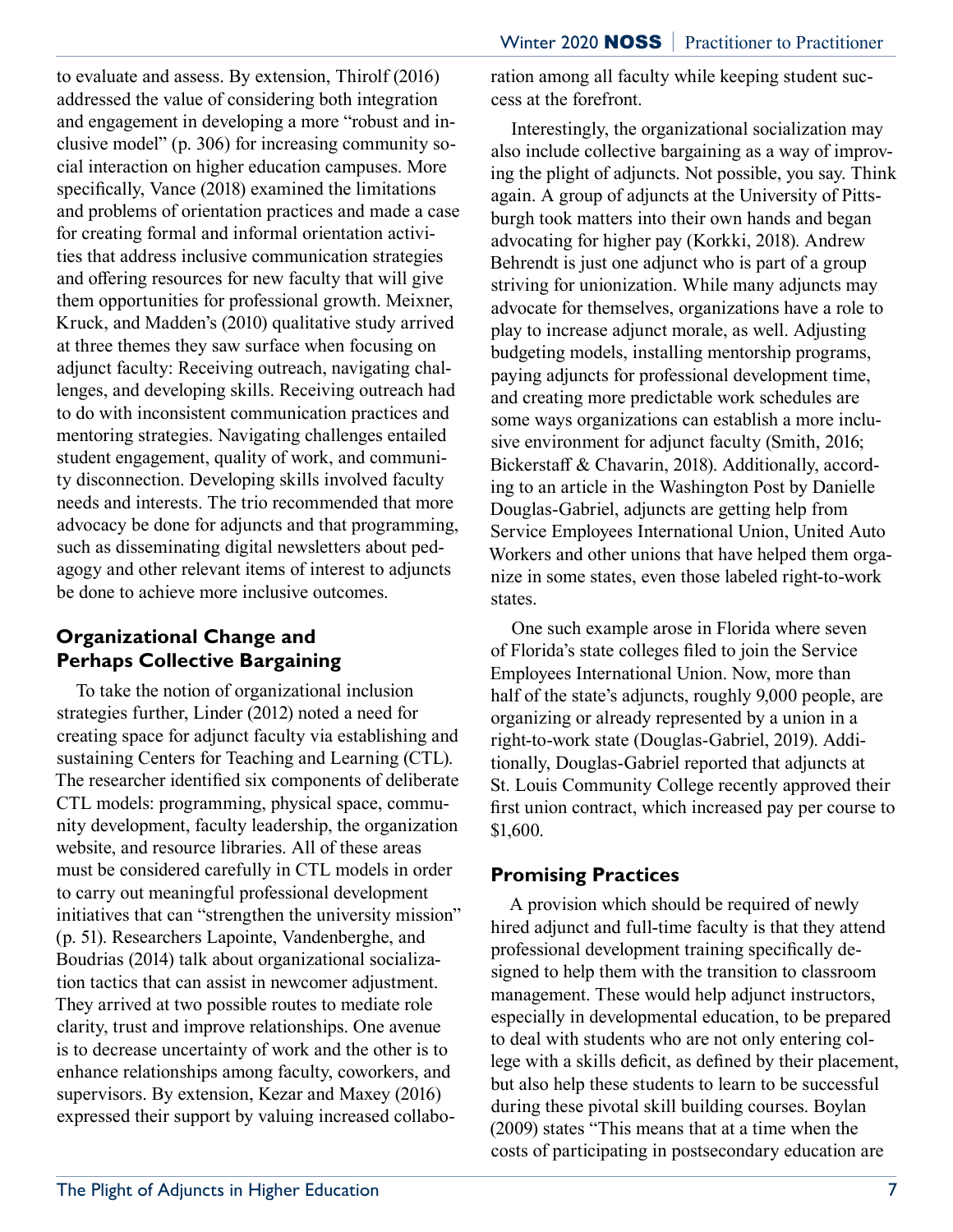#### NOSS Practitioner to Practitioner **|** Winter 2020

increasing, a very large number of undergraduates must stay in school longer and pay more in order to complete developmental course requirements. Time in developmental education is well spent for many of these students. They complete their developmental courses quickly, and their participation enables them to develop the skills necessary for success in later college-level courses."

#### **Conclusion**

A number of research articles have attested that adjuncts are not treated fairly by educational institutions across the United States of America. They lack job security, as they are only assigned courses from semester to semester, as the classes fill, they lack benefits, such as healthcare or retirement benefits, and they lack the respect of the administration on many campuses. This is evident as they are given classes at the last possible minute and they are given the least desirable hours, sometimes teaching both morning and night time course sections in order to get the full possible course load.

The American Association of Community Colleges (AACC) supports the idea that "Adjuncts are an important piece of the professoriate and are heavily used, especially at community colleges and in professional programs. For as long as there have been adjuncts, there have been supporters of, and opponents to, their use. Today, as institutions are faced with the challenges listed above, a new call has been made to reexamine the role of adjuncts in the professoriate. With tough economic times and competition increasing from "for-profit" institutions, many fear that the role of the traditional full-time faculty member is diminishing and the role of adjuncts will increase." This

idea is revolutionary as it is the first time that adjuncts have been appreciated for the work they do on a wide scale.

Adjunct professors teach the majority of courses on college campuses, currently, and should be treated as such, like the professional educators that they are. These individuals are a vital part of the college community and as such make a bona fide contribution to academe, as a whole and thus. They must be celebrated for this and not denigrated because they work at multiple institutions and sometimes work under the poverty level.

Hensel, Hunnicutt, and Salomon (2015) advocate for altering faculty model paradigms by sharing their vision. Their goal is "to provide a balanced faculty work life, creating space for pedagogical innovation, student/faculty scholarship, and application of expertise to solving societal problems in order to prepare students for successful professional, personal, and civic lives" (p. 60). While there are multiple ways of achieving more positive and inclusive organizational climates, the processes involved are accompanied by complexity because ultimately, higher education administrators are tasked with changing both individual and organizational behavior. With special consideration for adjunct faculty development, *New Forums* (2014) identified five key strategies that can yield positive outcomes for instructors. Identify specific and specialized professional development programs, implement monetary incentives, account for intrinsic motivation, understand that awards and recognition are not as important, and give adjuncts opportunities for participating in meaningful work are the key components to consider for inclusive cultural change.



## **Westgate LasVegas, Nevada**

Join practitioners from across the country and abroad for outstanding professional development opportunities. More details coming soon.

Visit thenoss.org/event-3417187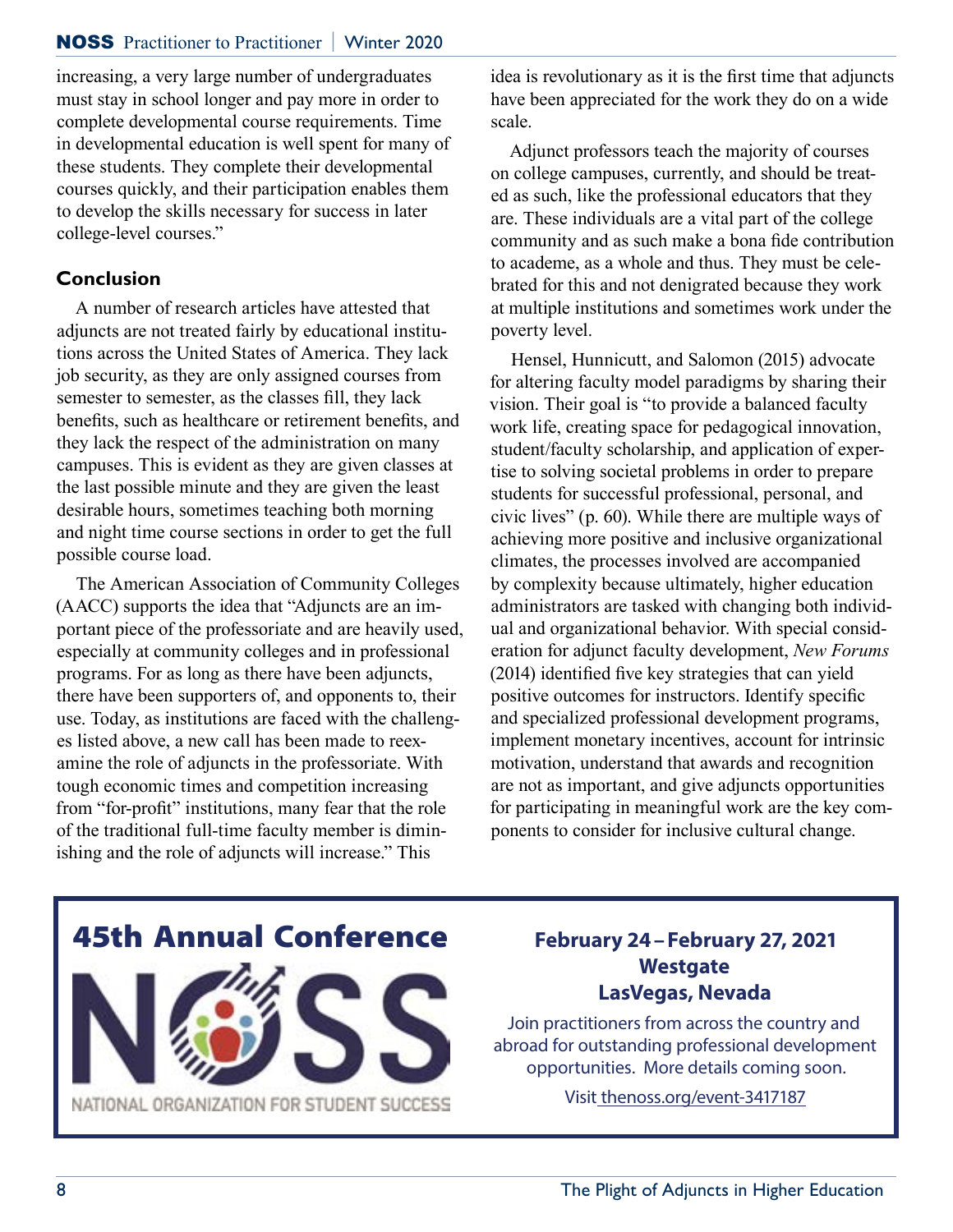#### **References**

- American Association of University Professors. (2012-2013). The annual report on the economic status of the profession. Retrieved from https://www.aaup.org/report/ heres-news-annual-report-economic-status-profession-2012-13.
- American Federation of Teachers. (2010). Promoting racial and ethnic diversity in the faculty: What higher education unions can do. *AFT Higher Education.* Retrieved from https://www.aft.org/sites/default/files/facultydiversity0310.pdf
- American Institutes for Research. (2014). Increased Reliance on part-time college faculty. Retrieved from https:// www.air.org/resource/increased-reliance-part-time-college-faculty.
- Bailey, T., Jeong, D., & Cho, S. (2011). Referral, enrollment, and completion in developmental education sequences in community colleges. *Economics of Education Review*, 29(2), 225-270.
- Bettinger, E.P. & Long, B. (2010). Does cheaper mean better? The impact of using adjunct instructors on student outcomes. *Review of Economics and Statistics*, 92(*3*), 589-613.
- Bickerstaff, S., Chavarin, O. (November 2018). Understanding the needs of part-time faculty at six community colleges. *Community College Research Center Research Brief.*
- Boylan, H.R., Bonham, B.S., Jackson, J., & Saxon, D.P. (1994). Staffing patterns in developmental education programs: Full-time/part-time, credentials, and program placement. *Research in Developmental Education*, 11(5), 1-4.
- Boylan, H. R. (2009). *Targeted intervention for developmental education students (T.I.D.E.S.)* Journal of Developmental Education. V2, n3. (p 14-18). Boone, NC: National Center for Developmental Education.
- Douglas-Gabriel, D. (2019). 'It keeps you nice and disposable': The plight of adjunct professors. Retrieved from https://www.washingtonpost.com/local/education/it-keeps-you-nice-and-disposable-the-plight-of-adjunct-professors/2019/02/14/6cd5cbe4-024d-11e9-b5df-5d3874f1ac36\_story.html?noredirect=on
- Edmonds, D. (2015). More than half of college faculty are adjuncts: Should you care? Forbes Magazine, May 28. Retrieved from https://www.forbes.com/sites/noodleeducation/2015/05/28/ more-than-half-of-college-faculty-are-adjuncts-should-you-care/#4fe22d851600
- Fredrickson, C. (2015). There is no excuse for how universities treat adjuncts. The Atlantic. September, 15. Retrieved from https://www.theatlantic.com/business/archive/2015/09/ higher-education-college-adjunct-professor-salary/404461/
- Gardner, L. (2017). In higher ed, adjuncts may have most to lose if Obamacare is repealed. *Chronicle of Higher Education.* May, 5. Retrieved from https://www.chronicle.com/article/In-Higher-Ed-Adjuncts-May/239999
- Garrett, S. (2018, July). *Working with Diverse Student Populations.* Presented at the Kellogg Institute for the Training and Certification of Developmental Educators, Boone, NC.
- Heckinger, F.M., (1982). A lost generation of young gypsy scholars. The New York Times. Retrieved from https://www.nytimes.com/1982/05/02/weekinreview/a-lost-generation-of-young-gypsy-scholars.html
- Hensel, N. H., Hunnicutt, L., & Salomon D. A. (2015). *Redefining the paradigm: Faculty models to support student learning.* The New American Colleges and Universities, 1-63.
- Hurlburt, S. and McGarrah, M. (2016). Cost savings or cost shifting? The relationship between part-time contingent faculty and institutional pending. New York: TIAA Institute.
- Hurlburt, S. (2017). Trade-offs of increasing contingent faculty. [Blog] *Policy Center, Sharing Evidence, Informing Debate*. Available at: https://www.air.org/resource/trade-offs-increasing-contingent-faculty [Accessed 25 Sep. 2019].
- Jaschik, J. (2017). When colleges rely on adjuncts, where does the money go? Inside Higher Ed. Retrieved from https://www.insidehighered.com/news/2017/01/05/ study-looks-impact-adjunct-hiring-college-spending-patterns